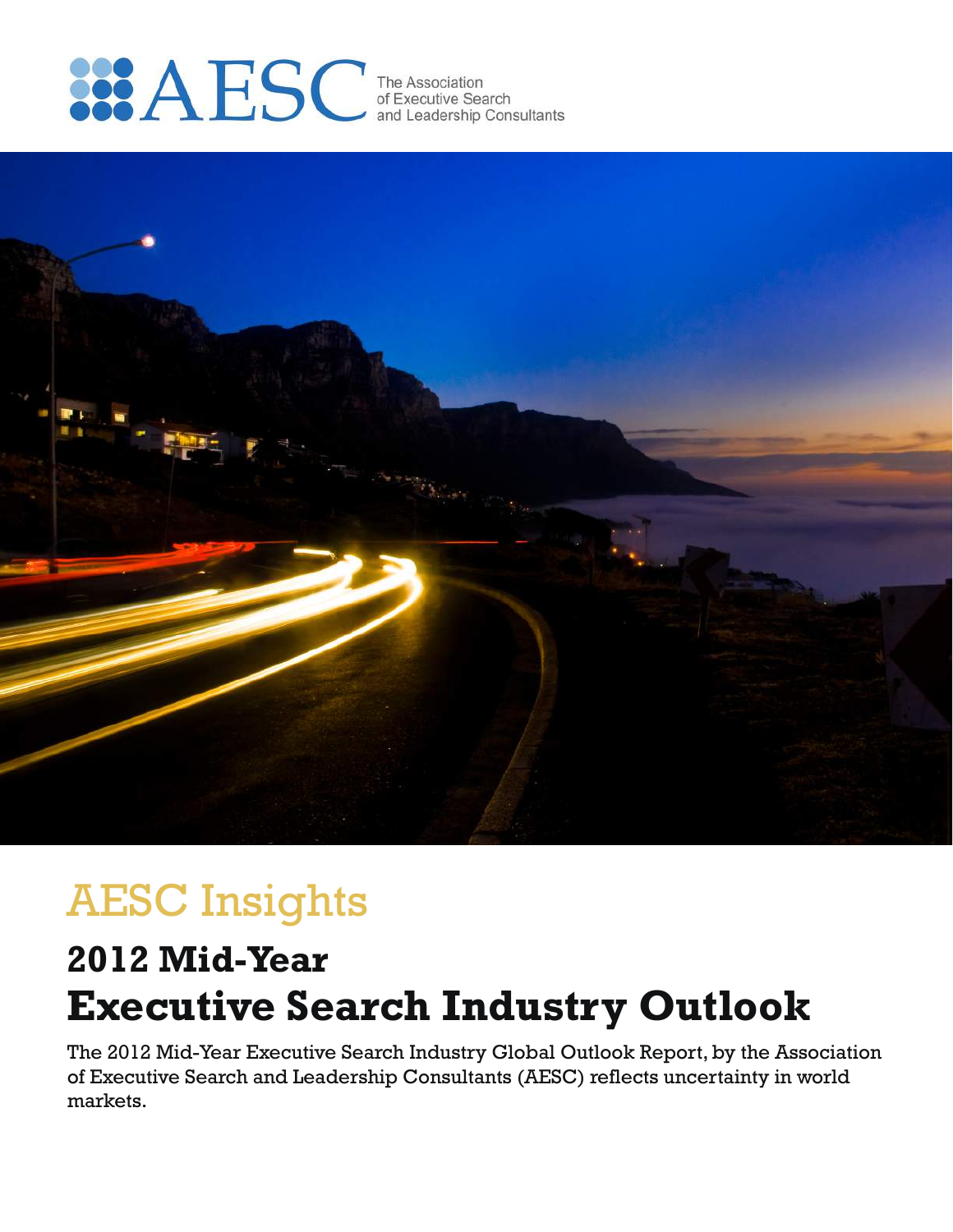ABSC Association of Executive Search Consultants The Global Association for Retained Executive Search and Leadership Consulting Firms

## 2012 AESC Member Mid-Year Outlook Report

The 2012 Association of Executive Search Consultants (AESC) Member Mid-Year Outlook Survey of June 2012 totaled 225 responses from AESC executive search consultants worldwide, including 45% from EMEA, 37% from the Americas and 9% from Asia Pacific.

## **Executive Recruiters in Wait and See Mode**

*AESC's mid-year executive search industry outlook reflects uncertainty in world markets*

The Association of Executive Search Consultants' (AESC) mid-year business forecast for the remainder of 2012 confirmed the uncertainty which prevails in most areas of the world economy, with 51% of respondents casting a neutral vote, 31% positive and 18% negative. This compares with an overwhelmingly favourable forecast 12 months ago when 66% held a positive outlook and 27% were neutral.

Commenting on the outlook AESC President, Peter Felix, said: "It is perfectly understandable that our members should continue to be cautious when so much of the world economy is in some form or other of turbulence, or at best, constrained growth. The Eurozone worries are severely hampering business development in Europe while the new markets of the world are wrestling with overheated economies and reduced growth. The only bright spot is the United States, where "green shoots" have emerged in the past 12 months, but these are far from dependable and are restrained by the uncertainty of the November presidential elections. We can only hope that this overall period of uncertainty will not continue into 2013."

Despite the flat outlook, the report shows that clear indications persist of an underlying talent shortage in many areas of the world, even in certain sectors within the developed economies. There is an overwhelming need for globally experienced executives in many corporations, especially those with multinational aspirations from the major emerging markets of China, India and Brazil. Africa is also demonstrating a critical need now for experienced executives as its economy begins to develop.

Peter Felix added: "It seems ironic in a period of economic instability and high unemployment levels that there should be such a shortage of skilled and experienced executives to fill jobs around the world. Yet overall demand for retained search consulting remains at generally high levels, and still at the third highest since the all-time high of 2008. If these levels can be maintained, then as stability eventually returns to the world economy we can expect to see critical competition for executive talent between countries and industry sectors and our profession can look forward to further demand for its services. We remain confident that this will occur in due course."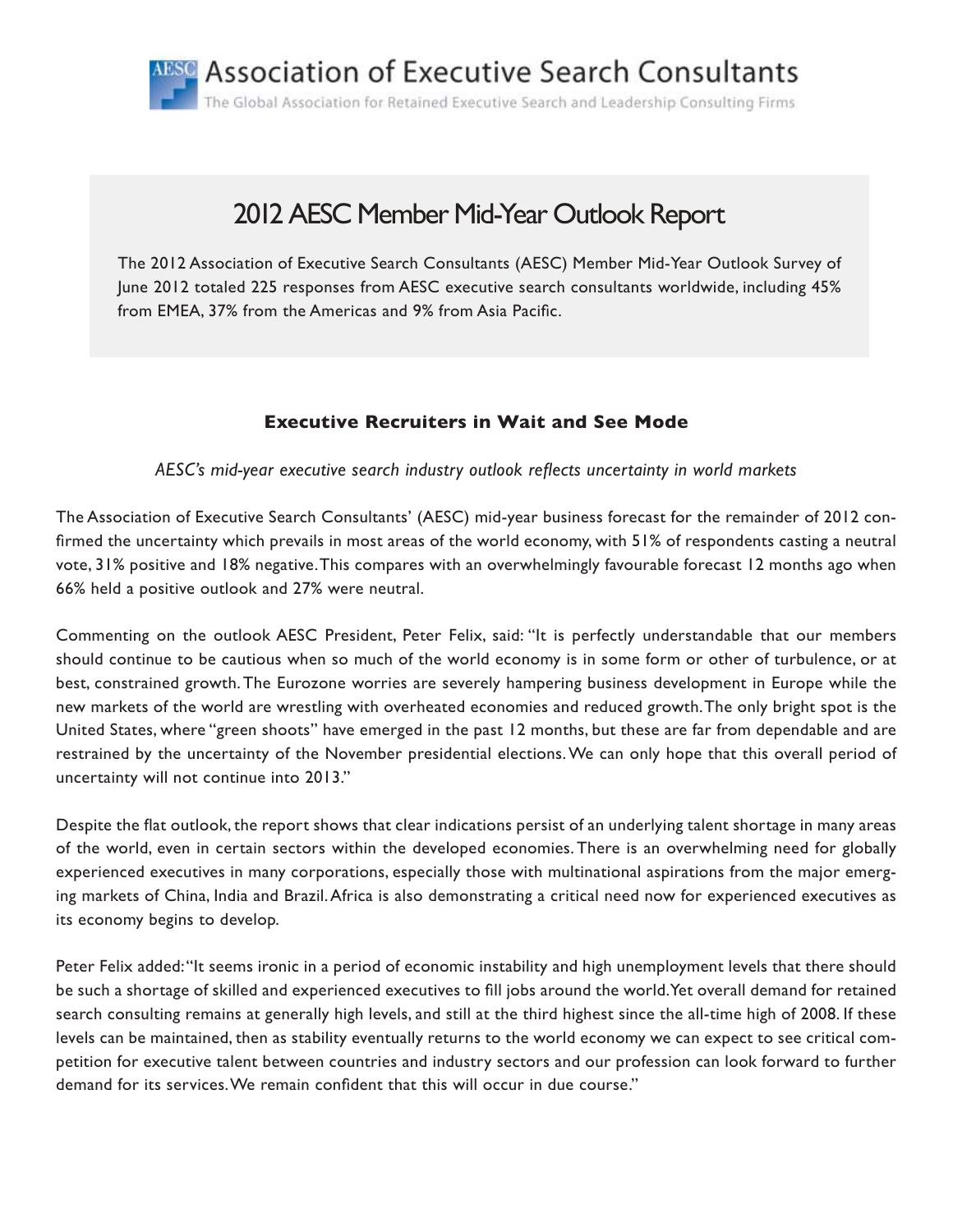## **Executive Search Industry Outlook** 2

*Global*: Executive search consultants reaffirm that unpredictability is the new normal with a cautious industry outlook for the half year ahead: **Positive 31%, Neutral 51%, Negative 18%**. ~ *Pictured below ~*

R*egional variance:*

*Americas*: Positive 41%, **Neutral 52%**, Negative 7% *EMEA*: Positive 23%, **Neutral 51%**, Negative 26% *Asia Pacific:* Positive 19%, **Neutral 67%**, Negative 14%



*Executive search industry outlook for year ahead (or 6 months ahead at mid-year point)*

## **Predicted Sector Growth, July - December 2012**

*Global*: **Healthcare/Life Sciences, Energy/Natural Resources**, and **Consumer** are expected to see the most growth in the second half of 2012. *~ Pictured below ~*

### *Regional variance:*

*Americas*: Healthcare/Life Sciences in joint first with Energy/Natural Resources, followed by Manufacturing. *EMEA*: In line with global average results: *Healthcare/Life Sciences, Energy/Natural Resources, Consumer.* Asia Pacific: Healthcare/Life Sciences, followed by Consumer and then Energy/Natural Resources.



*\* Respondents asked to select top three choices*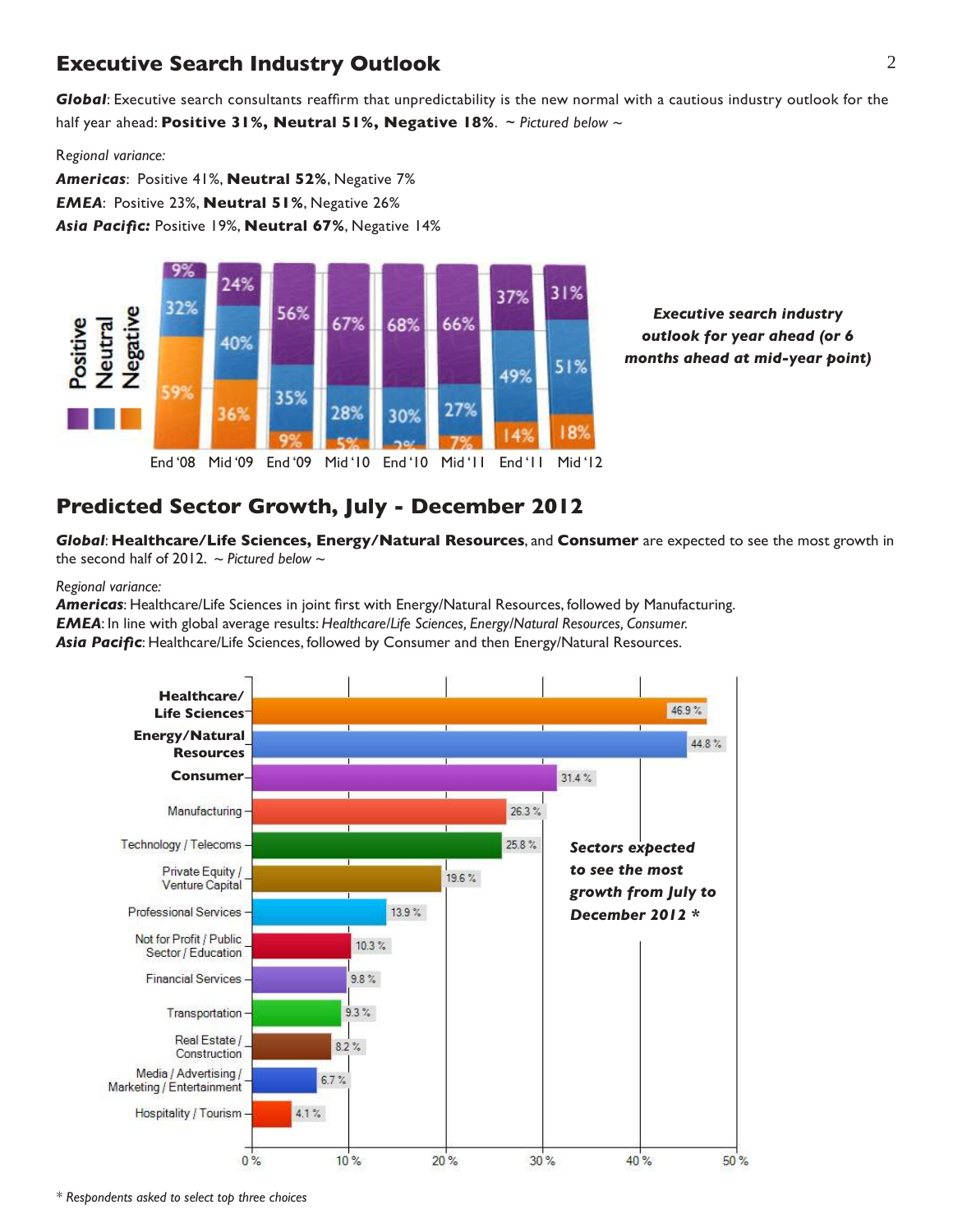## **Current Sector Strength**

*Global:* **Energy/Natural Resources** (49%), **Healthcare/Life Sciences** (40%), **Manufacturing** (30%), and then **Technology/Telecoms** (29%) held the greatest worldwide sector strength in June 2012 with the highest strong and very strong ratings. ~ *Pictured below ~*

*Regional variance, with the highest strong and very strong ratings:*

*Americas*: Energy/Natural Resources 62%, Healthcare/Life Sciences 45%, Private Equity/Venture Capital and Manufacturing - both 37%, followed by Professional Services 31%.

*EMEA*: Healthcare/Life Sciences and Energy/Natural Resources - both 35%, Technology/Telecoms 29%, Manufacturing 22%. *Asia Pacific*: Healthcare/Life Sciences 56%, Energy/Natural Resources 53%, Consumer 50%, Manufacturing 37%.

#### *Sector strength at June 2012*

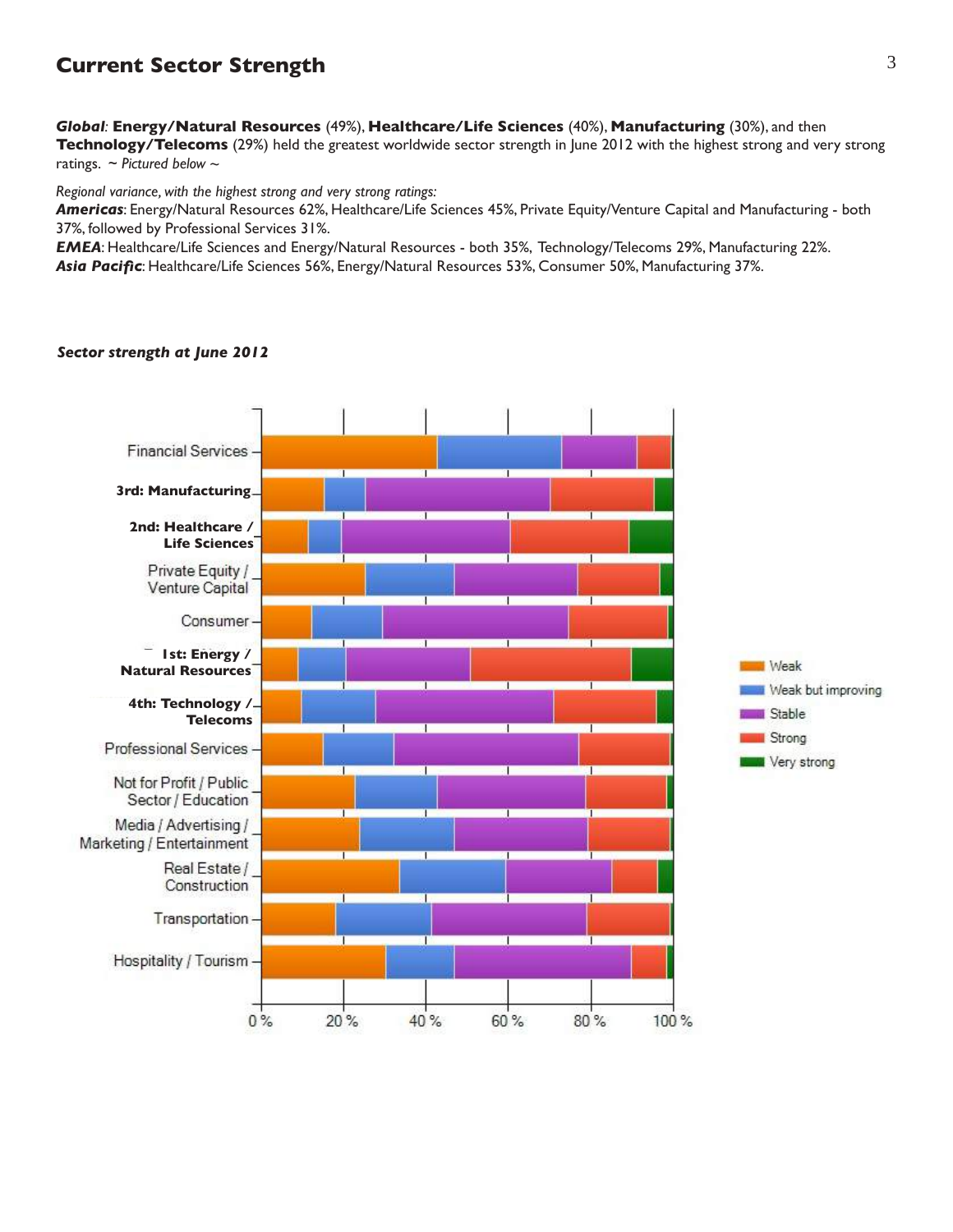## **Search Industry Revenue Projections** 4

*Global:* Forty percent of executive search consultants surveyed worldwide expect their revenues to stay the same in the second half of 2012 as compared to the first half of the year, 35% predict their revenues will increase, and 25% expect revenues to decrease from July to December 2012. *~ Pictured below ~*

#### *Regional variance:*

*Americas*: Increase 42%, Stay the same 44%, Decrease 14%. *EMEA*: Increase 27%, Stay the same 42%, Decrease 31%. *Asia Pacific*: Increase 40%, Stay the same 25%, Decrease 35%.

## *Predicted change to annual revenues for year ahead (or 6 months ahead at mid-year point)*



## **Anticipated Increase in Search Industry Revenues**

*Global:* Of the 35% predicting an increase in their July to December 2012 revenues (above), the majority (41%) expect to see a rise of +10-19%, followed by a +20-29% rise, and then +1-9%. *~ Pictured below ~*

#### *Regional variance:*

*Americas*: Of those expecting an increase, the majority predict a +1-9% rise, followed by +10-19%.

*EMEA* and *Asia Pacific*: Of those expecting an increase, the majority predict a +10-19% rise, followed by +20-29%.

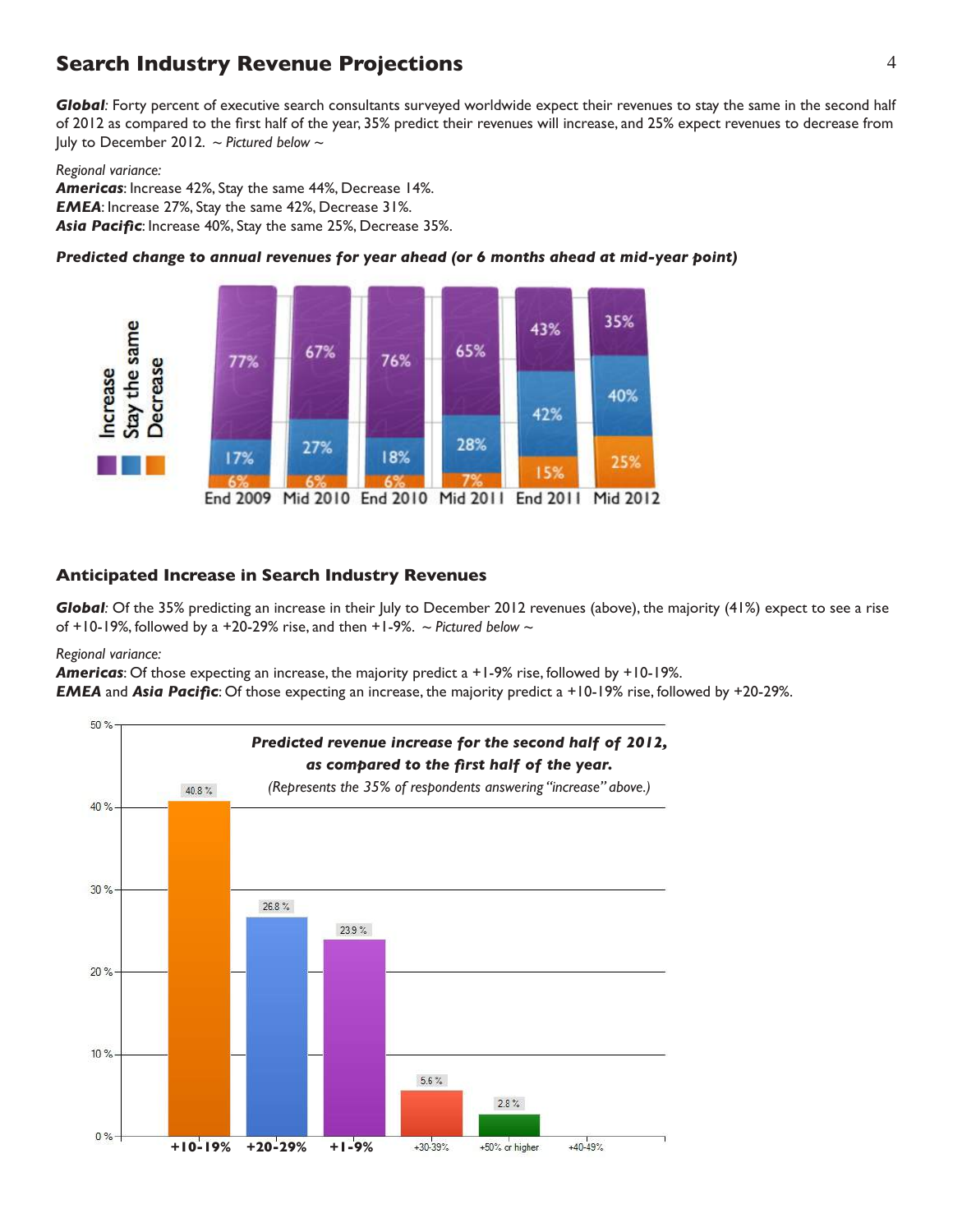## **Search Industry Fee Projections, July - December 2012**

*Global:* Sixty-six percent of executive search consultants surveyed expect their fee per assignment to stay the same in the second half of 2012 as compared to the first half of the year, 20% expect it to decrease, 14% expect it to rise. *~ Pictured below ~*

*Regional variance:*



## **Search Industry Hiring Plans, July - December 2012**

*Global:* Forty-three percent of executive search consultants surveyed plan to hire more consultants in the second half of 2012 as compared to the first half of the year, though 40% plan to keep the same number of consultants. *~ Pictured below ~*

*Regional variance:*

*Americas*: No significant variance.

*EMEA*: Keep the same number of consultants 50%, hire more consultants 37%, keep the same number of researchers 37%. *Asia Pacific*: Hire more consultants 70%, hire more researchers 50%.

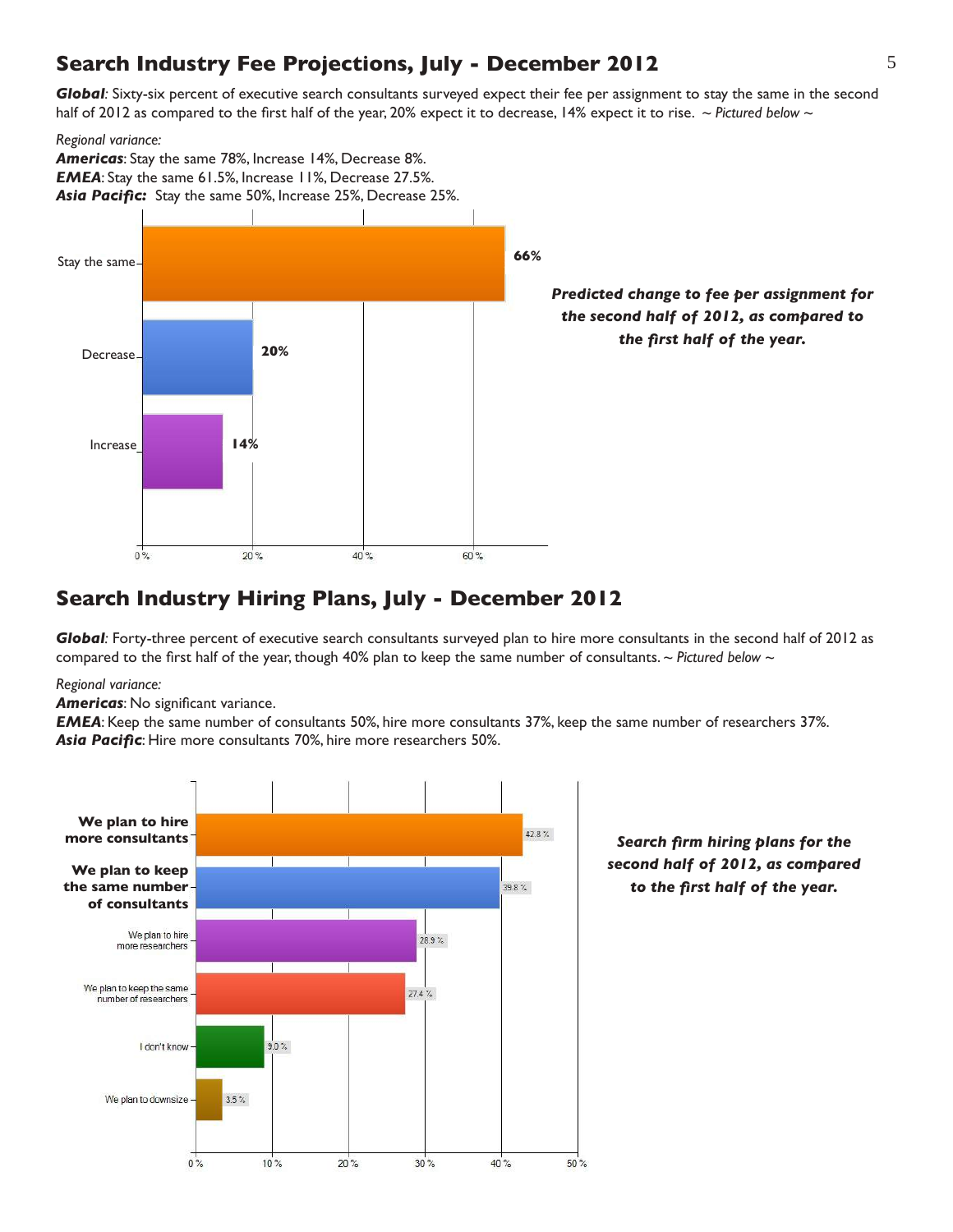## <sup>6</sup> **Executive Talent Shortage, July - December 2012**

## **Markets**

*Global:* Executive search consultants predict that **China**, **Brazil** and **Africa** will see the greatest shortage of executive talent in the second half of 2012. *~ Pictured below ~*

*Regional variance: Americas:* China 39%, Brazil 38%, USA 30%. *EMEA*: China 41%, Africa 32%, Brazil 30%. *Asia Pacific*: China 72%, Africa 44%, Southeast Asia 39%.



## **Functions**

*Global:* The **General Management/CEO/COO** function is expected to see the greatest shortage of talent worldwide in the second half of 2012, followed by **Engineering** and then **Business Development**. *~ Pictured below ~*

*Regional variance: Americas*: Engineering 40%, General Management/CEO/COO 36%, Information Technology/CIO/CTO and Business Development, both 24%.

*EMEA*: Business Development 40%, General Management/CEO/COO 38%, Engineering 35%.

*Asia Pacific*: General Management/CEO/COO 50%, Board of Directors and Research and Development, both 33%.



*greatest shortage of talent in the second half of 2012 \**

*\* Respondents asked to select top three choices*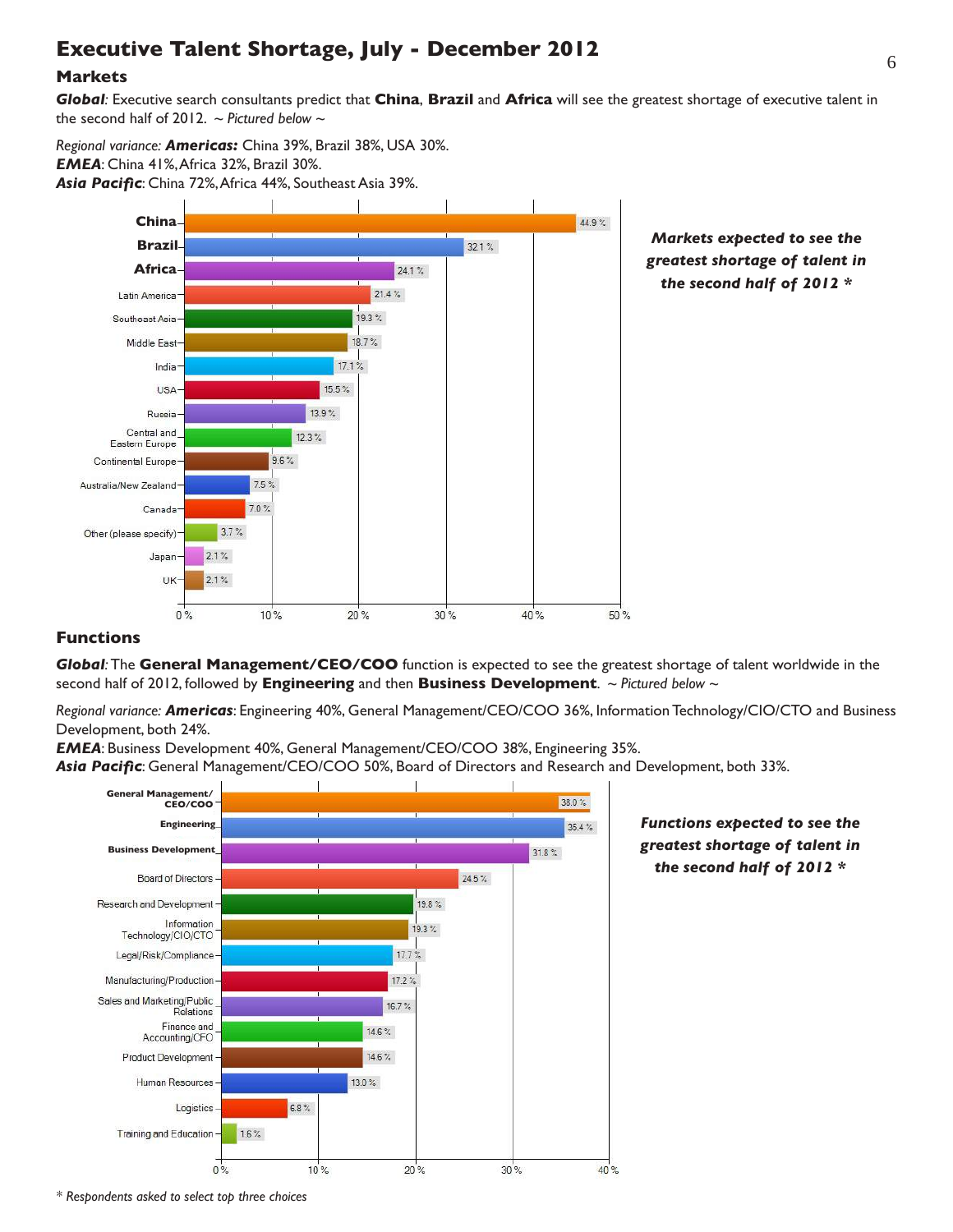## **Senior Executive Mobility**

## **Willingness to make a career change**

*Global*: Fifty percent of executive search consultants surveyed believe that candidates will only consider a career change if there is exceptional financial and employment security offered at the new position. Twenty-three percent predict that there will be no change in candidates willingness to make career moves in July to December 2012, compared to the first half of the year. *~ Pictured below ~*



### *Predicted willingness of candidates to make career moves in year ahead (or 6 months ahead at mid-year point)*

## **Motivation for career change, July - December 2012**

*Global:* Seventy-seven percent of respondents believe that a **better role and increased responsibility** will most encourage senior executive career change in the second half of 2012, followed by increased compensation 61%. ~ Pictured below ~

#### *Regional variance:*

*Americas*: No significant regional variance.

*EMEA*: Change to a more stable industry was rated as second priority (54%), followed by a better work environment in third (48%). *Asia Pacific*: Increased total compensation 74%, better role/increased responsibility 63%, better work environment 47%.



### *Benefits to most entice senior executive mobility in the second half of 2012 \**

*\* Respondents asked to select top three choices*